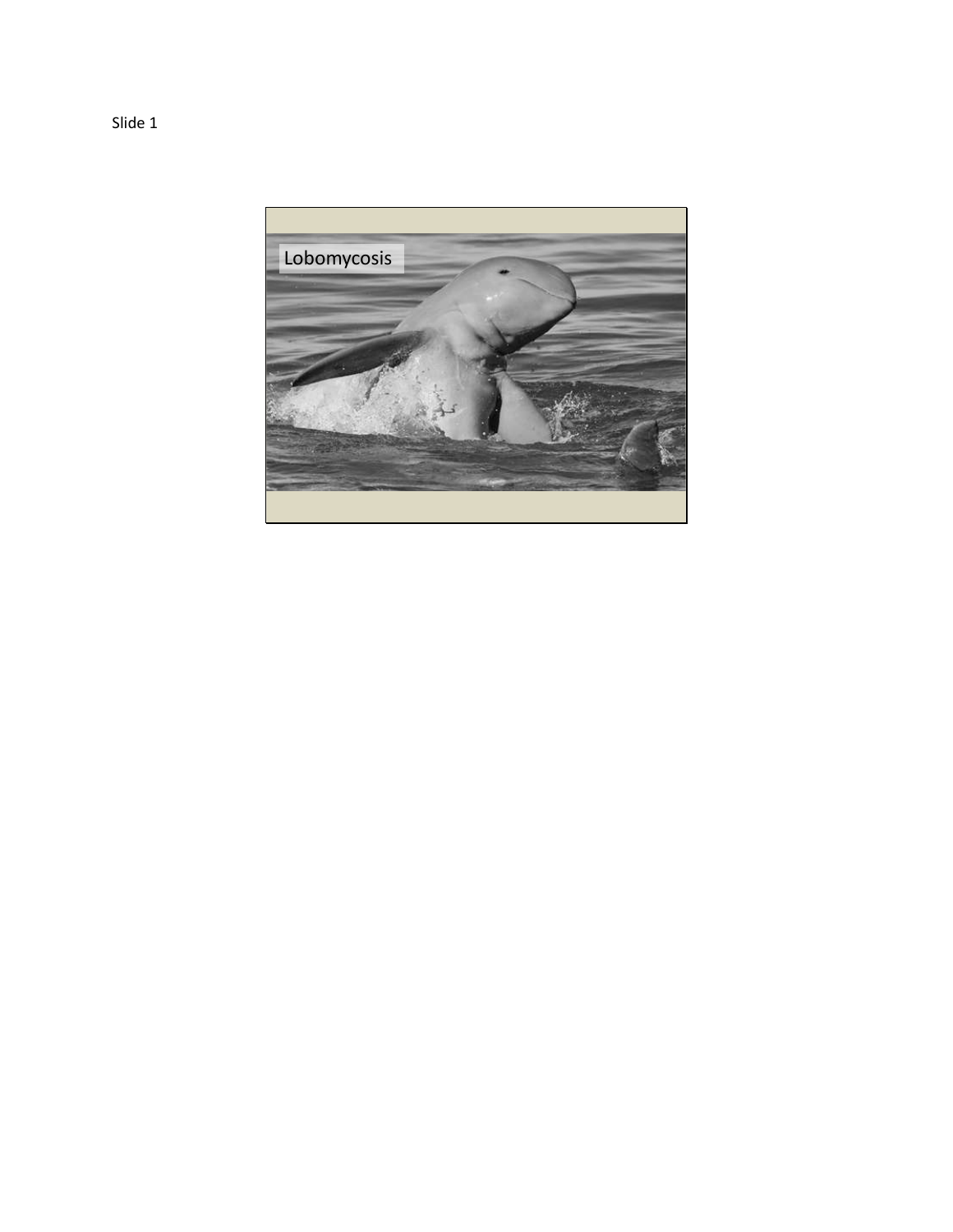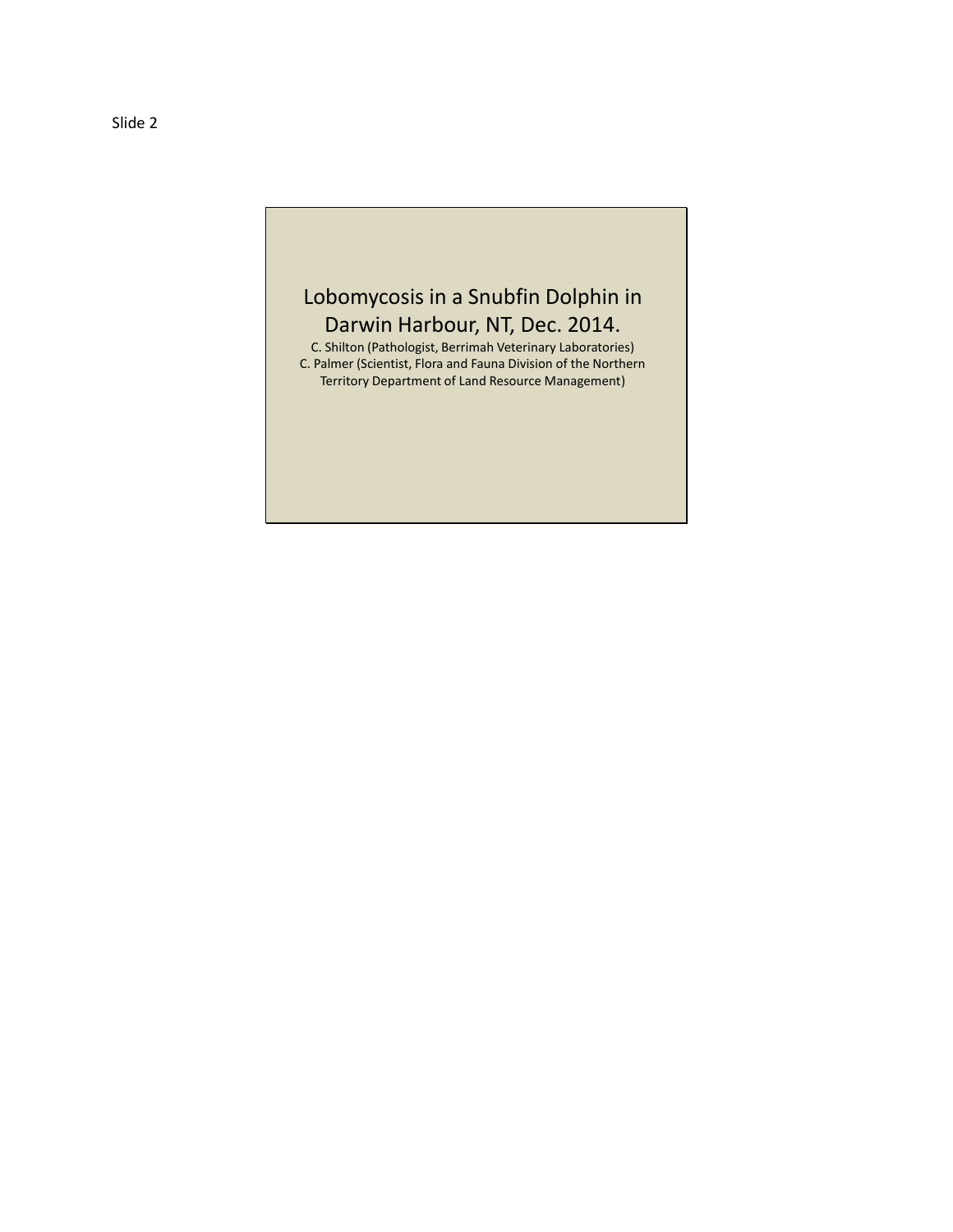

Through the NT's Dept of Land Resource Management's Marine watch program, a snubfin dolphin exhibiting lumpy skin lesions was first sighted in 2008. In 2010 in 2 more individuals were sighted with similar lesions, photos of which we can see here. At this point, Cathy Shilton was approached to help diagnose the lesions. She wasn't familiar with marine mammal pathology and so images of the lesions were circulated by WHA to a marine mammal experts, the zoo animal health reference group and wildlife coordinators. Various brainstorming suggestions were made and Padraig Duignan responded that the appearance of the lesions was quite good for lobomycosis. Carol Palmer attempted to acquire a biopsy at this time using a cross bow dart, but failed to hit a lesion and only normal skin was obtained. The dolphins were continually spotted over the next few years.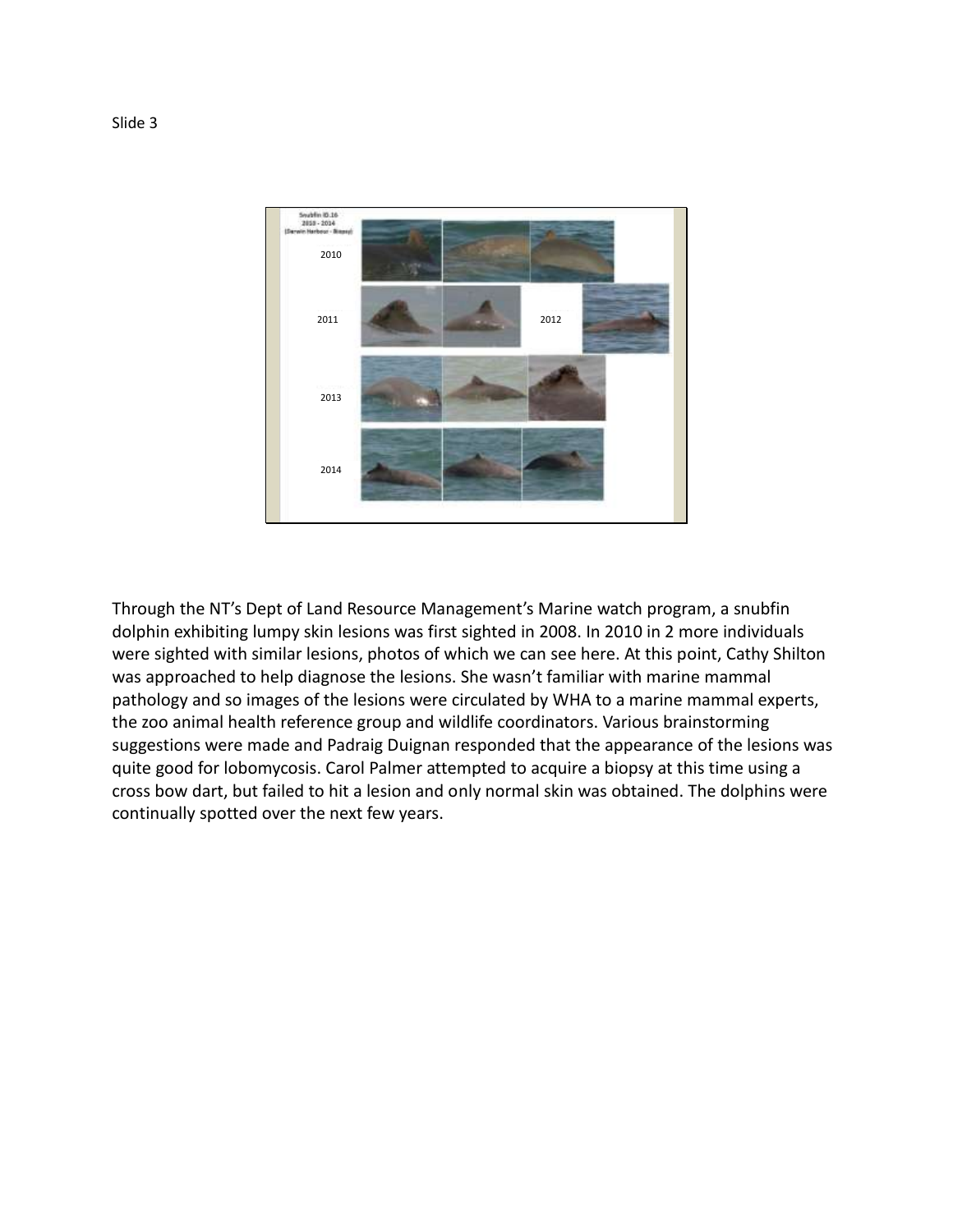

However, in 2014, another attempt to biopsy, using this impressive looking cross bow, was successful in collecting affected skin.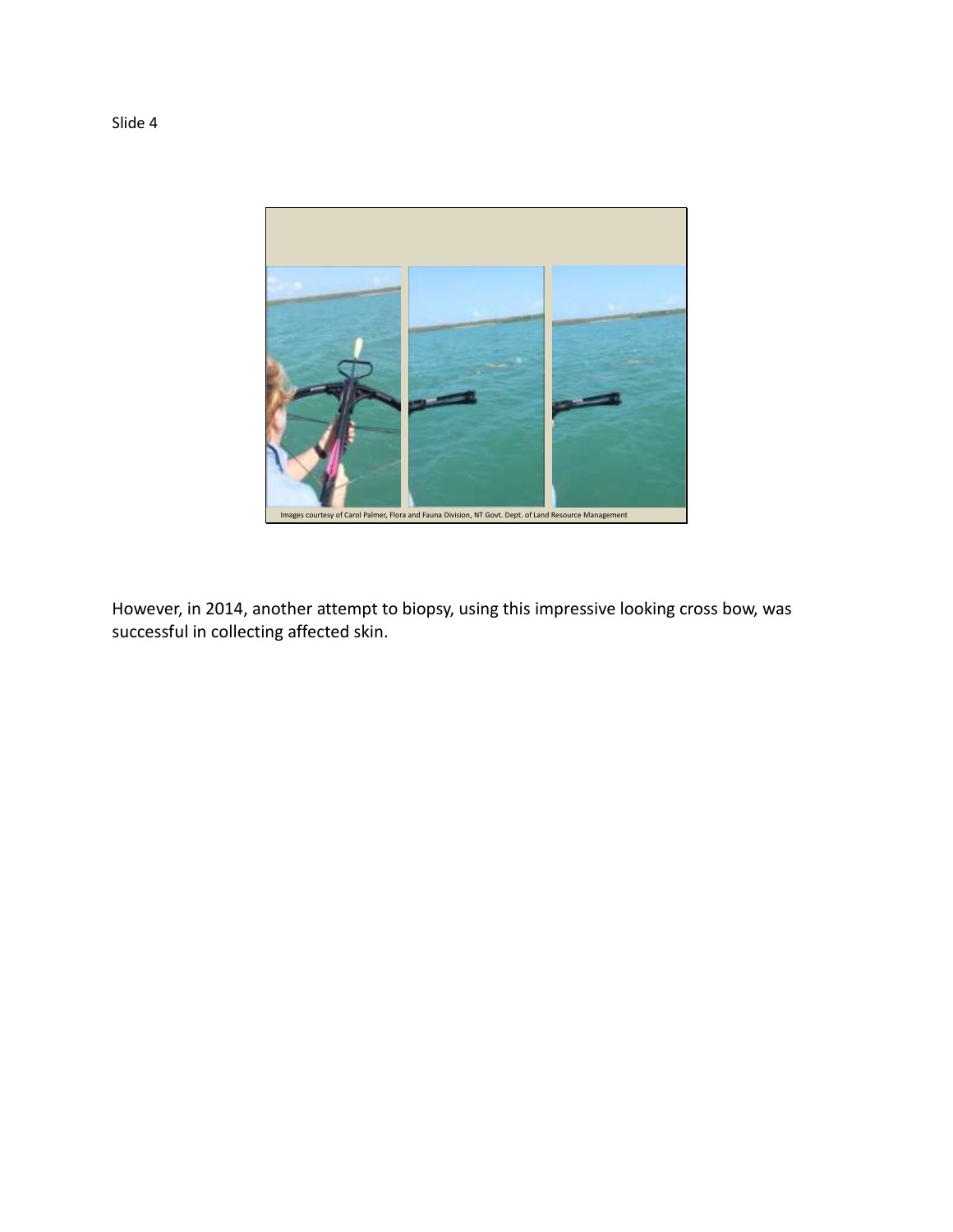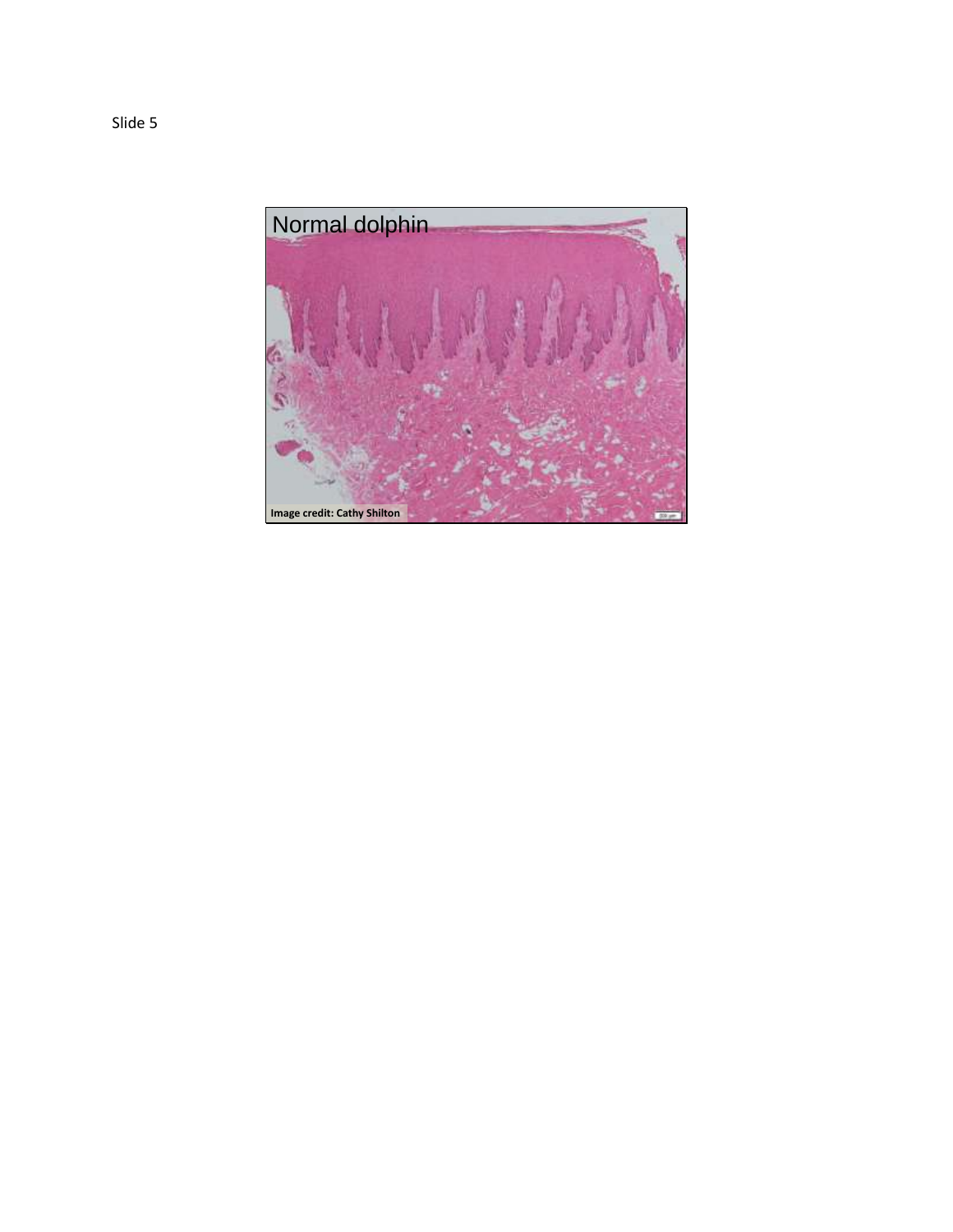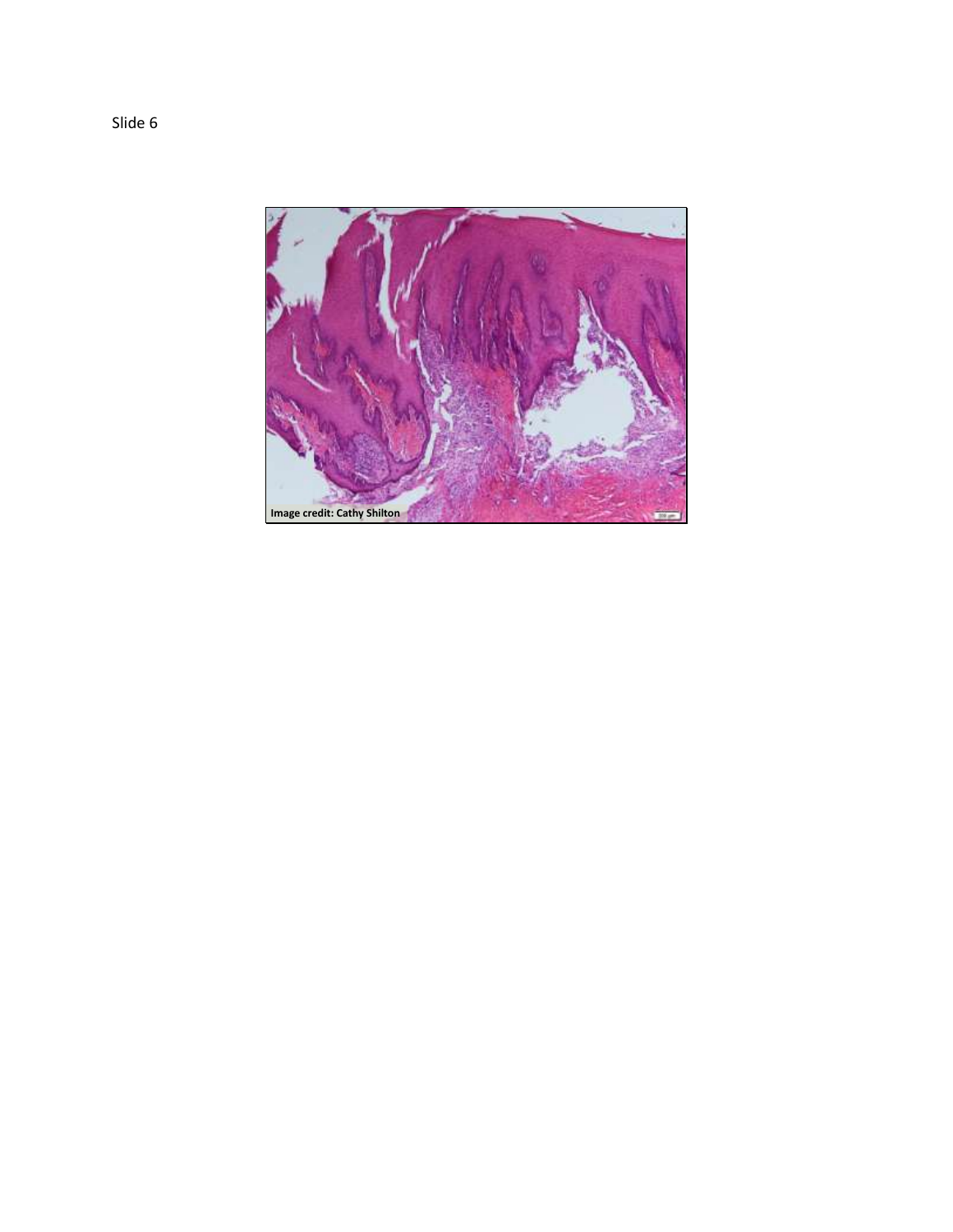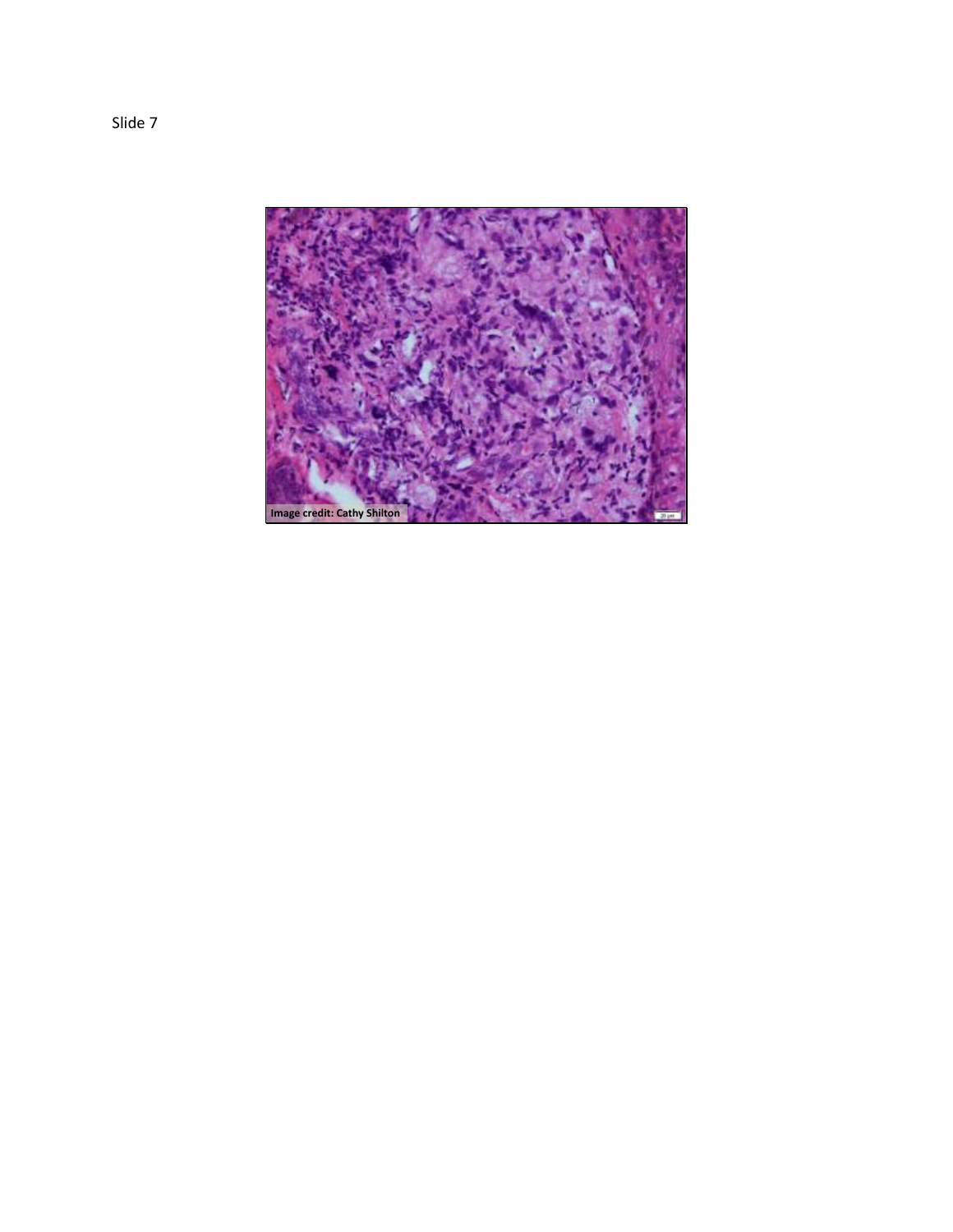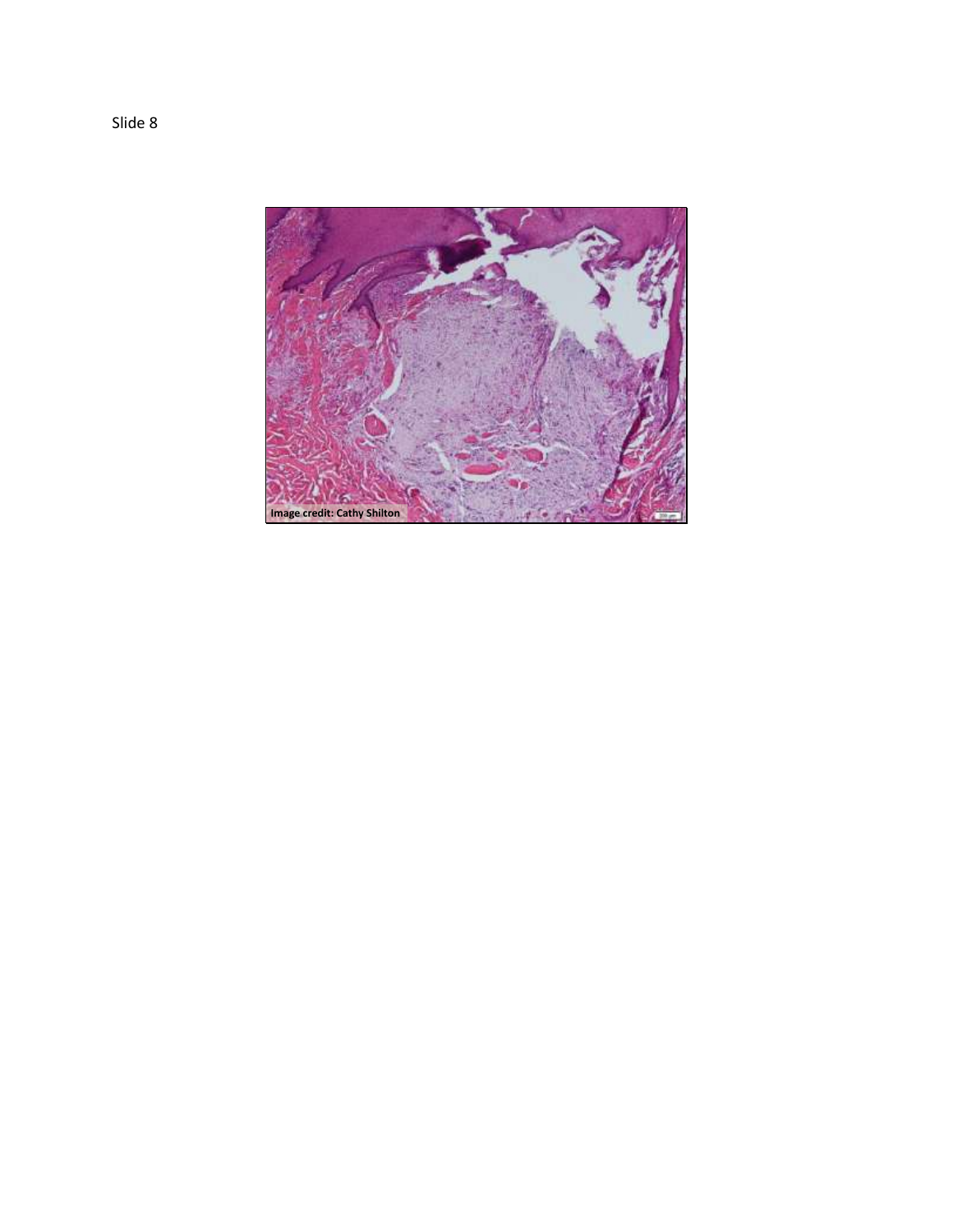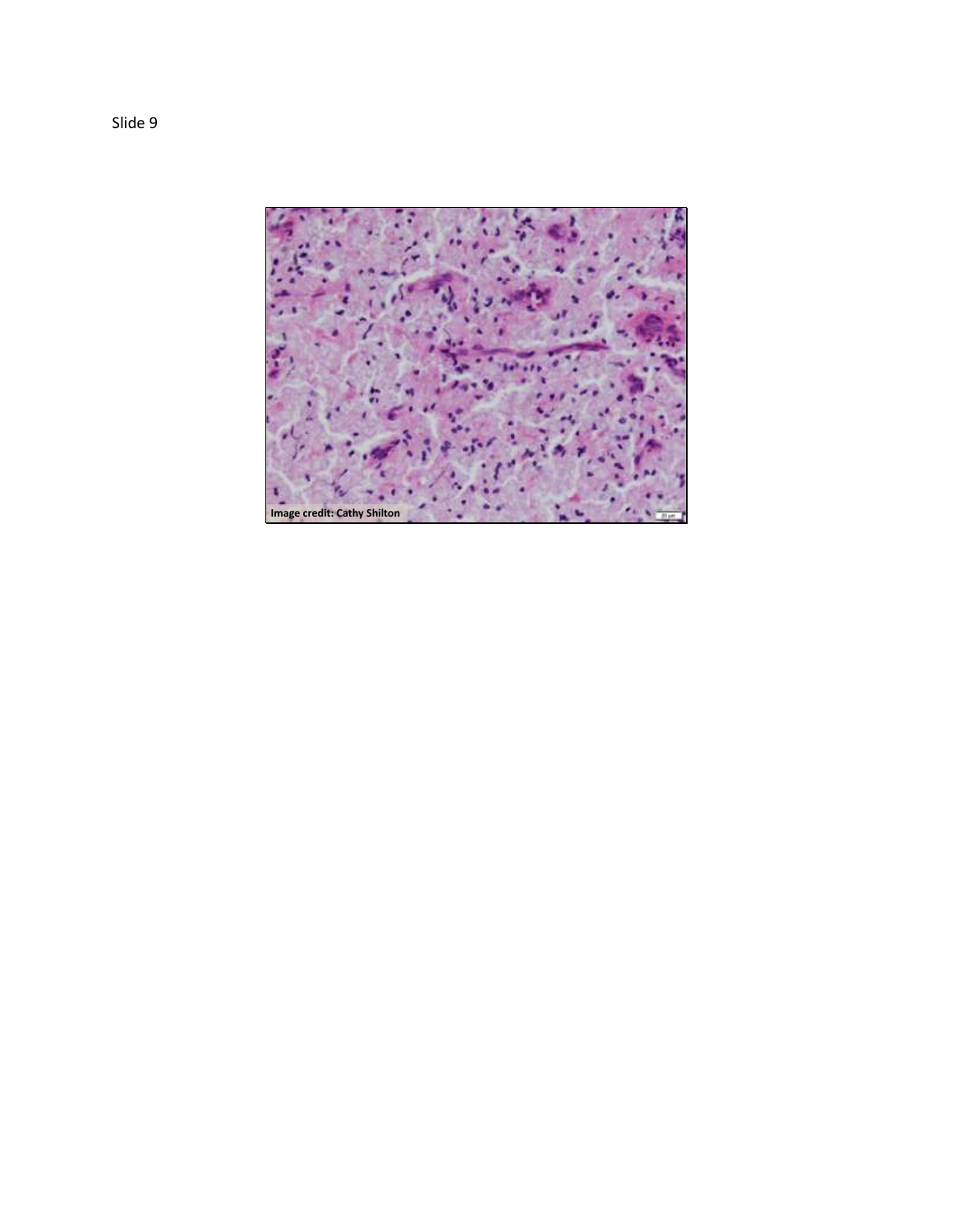Slide 10



PAS version of histo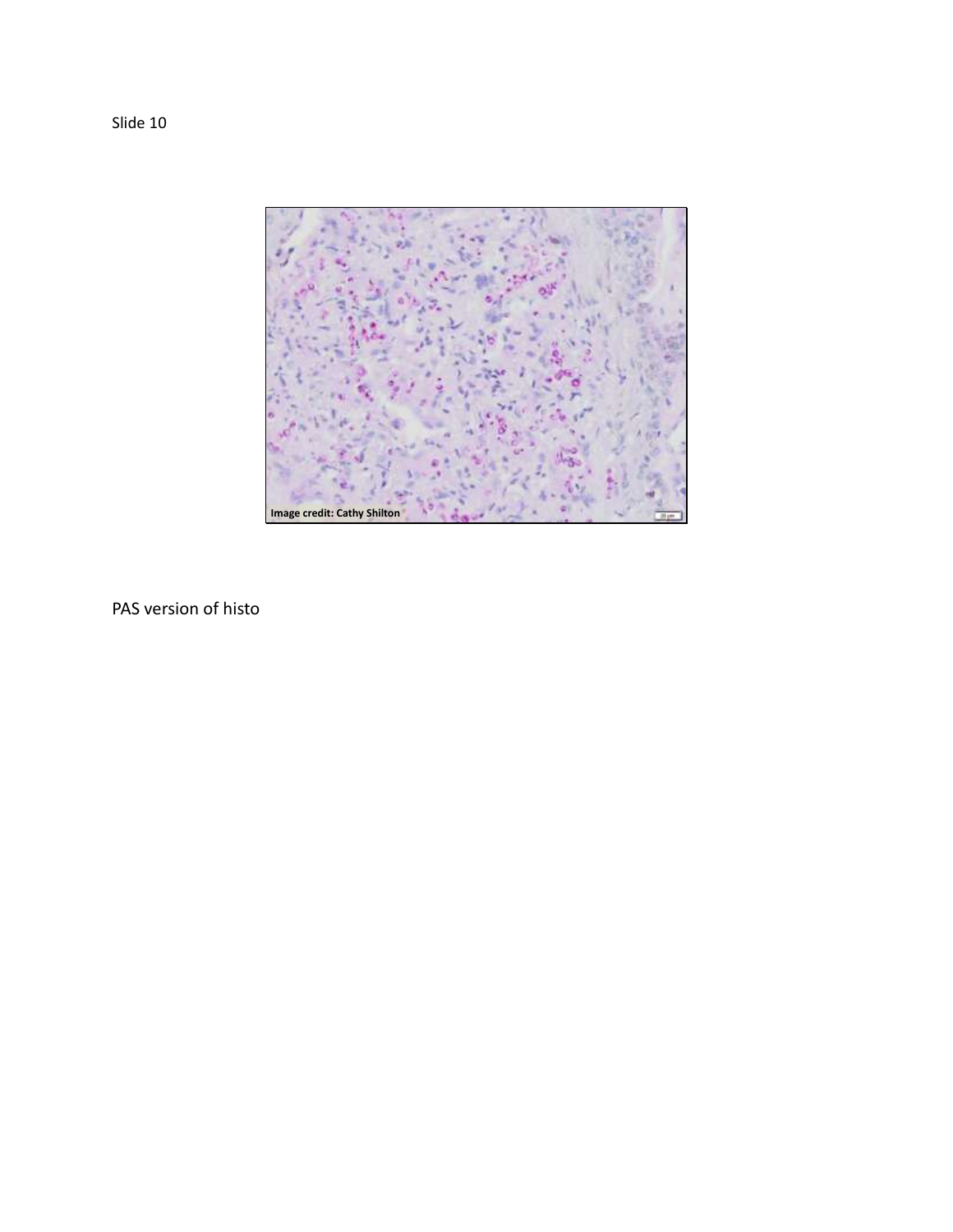

Modified Wright's. Numerous globose fungi attached via short, thin strands into branching chains, typical for fungal infection attributed to L. loboi organisms, as described in the literature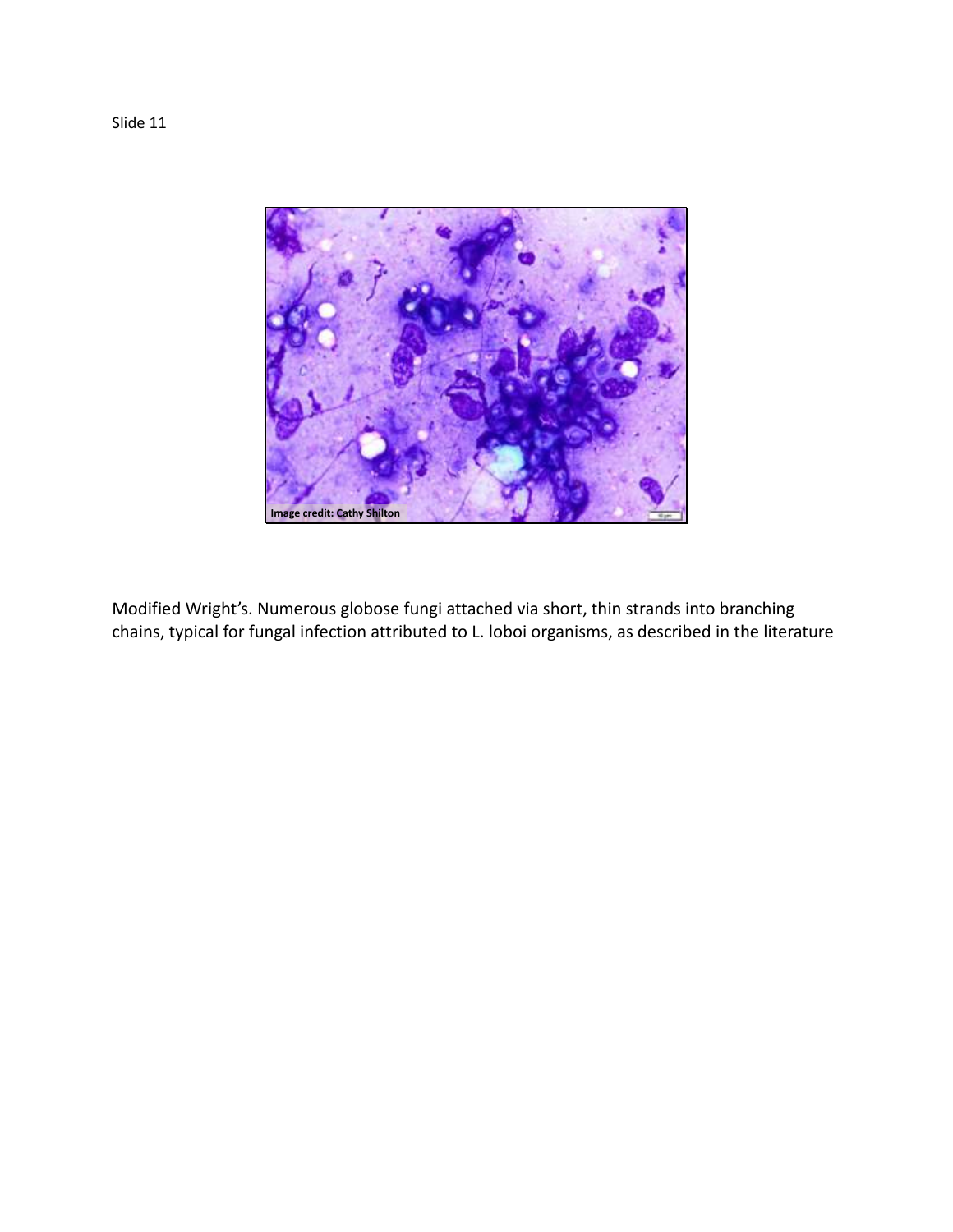

PAS version of cytology impression smear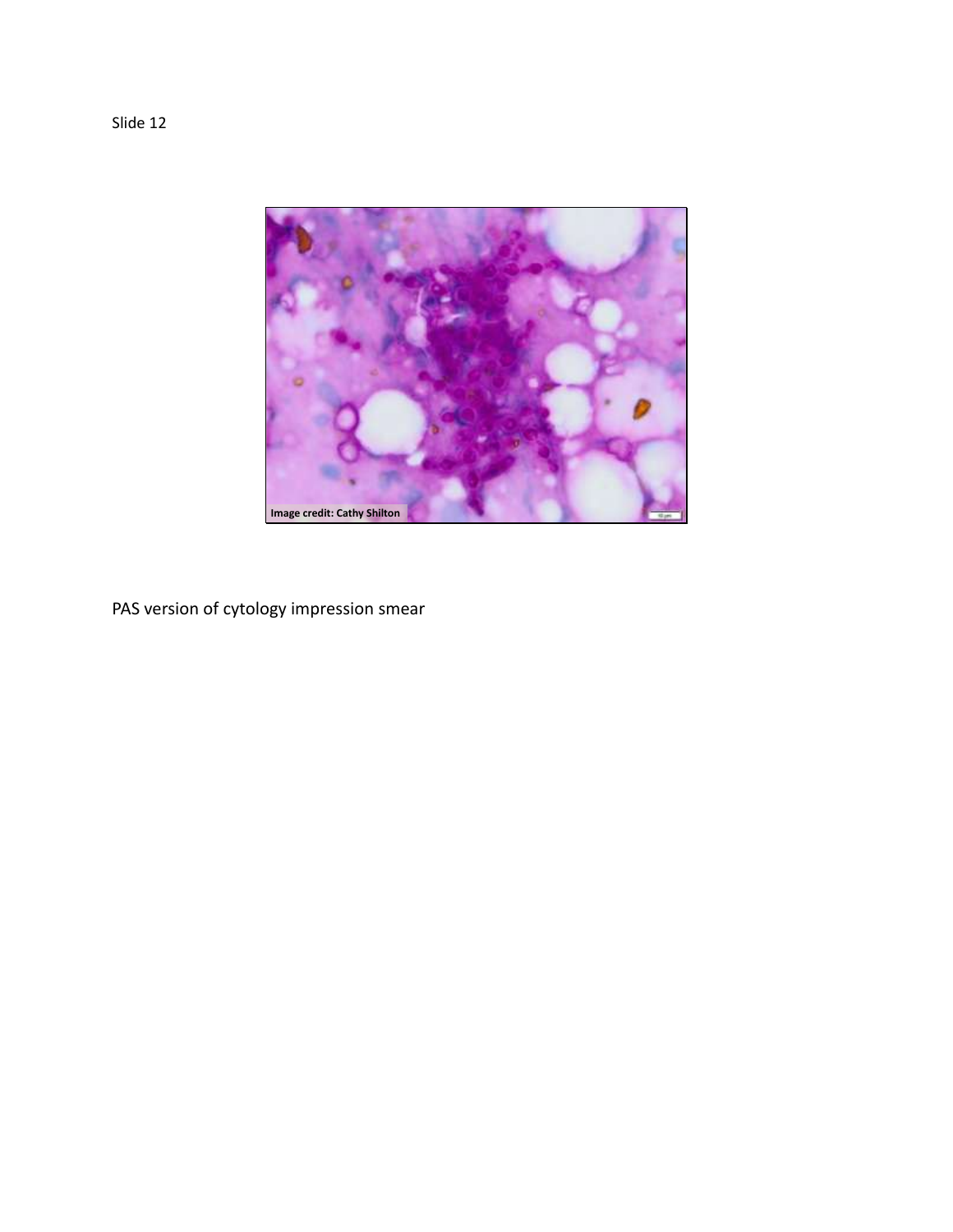## Lobomycosis in dolphins

- Considered endemic in the Atlantic Ocean
- Lobomycosis-like disease (based on photos)
	- Indian ocean – Japan
	-
	- West coast of South America – Around South Africa
	-
- 2013: First confirmed case in Pacific off coast of Japan
- 2014: First confirmed case in Australian waters\*

Is this emerging? Or just increased surveillance?

\*Previous presumptive diagnosis in south-east Queensland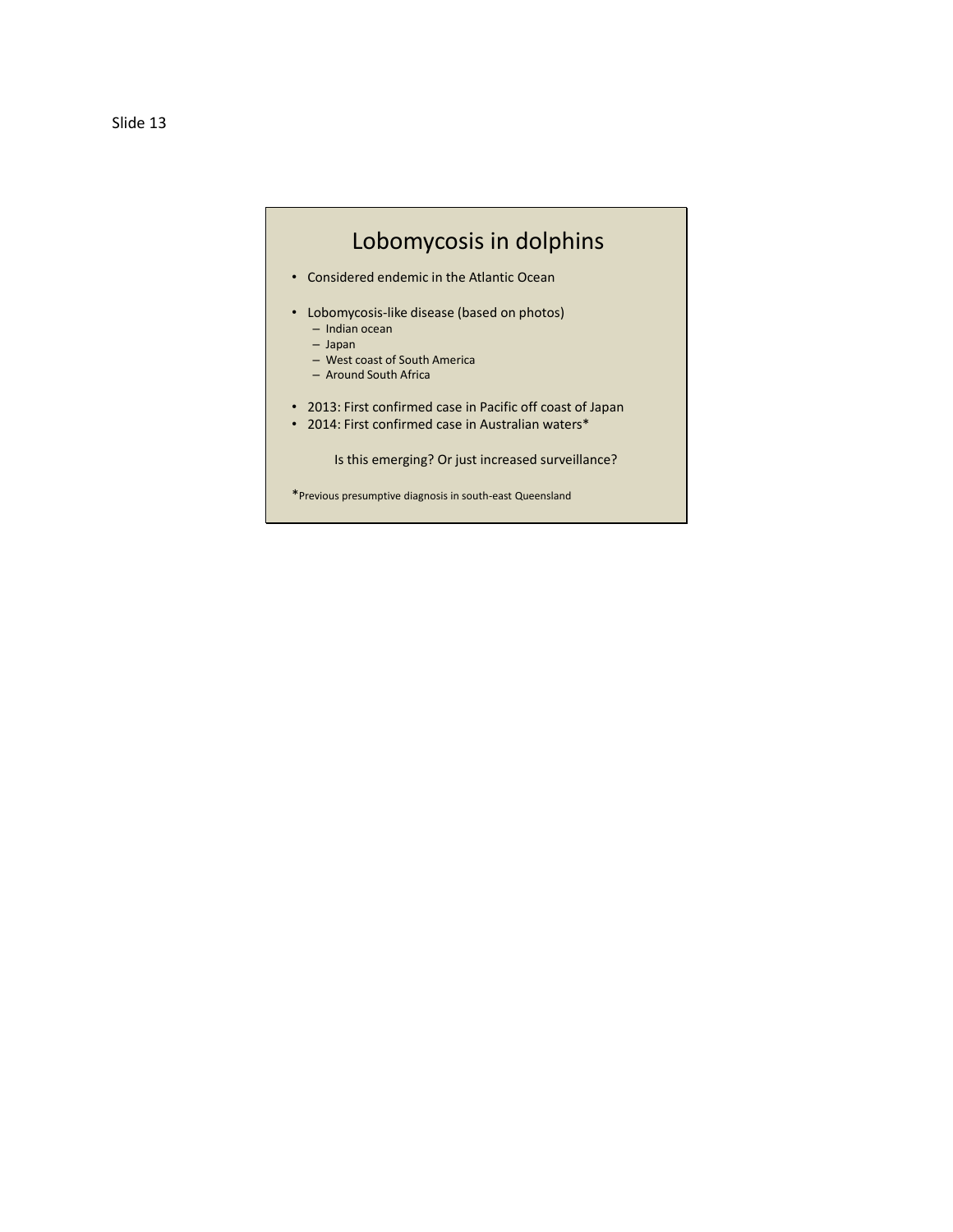## Lobomycosis as a zoonosis

- "Lobomycosis" is in literature as a zoonosis but, – Human cases with known dolphin exposure are rare
	-
	- Esperon et al, 2012, molecular testing:
		- Human disease may be caused by *Lacazia loboi* (*Loboa loboi*)
		- Dolphin disease may be caused by closely related, morphologically similar *Paracoccidioides brasiliensis*
- Darwin case is *P. brasiliensis* (sequencing of panfungal PCR product by Catriona Halliday at Mycology Laboratory, CIDMLS, Westmead, NSW)
- Note: this fungus is considered uncultivatable